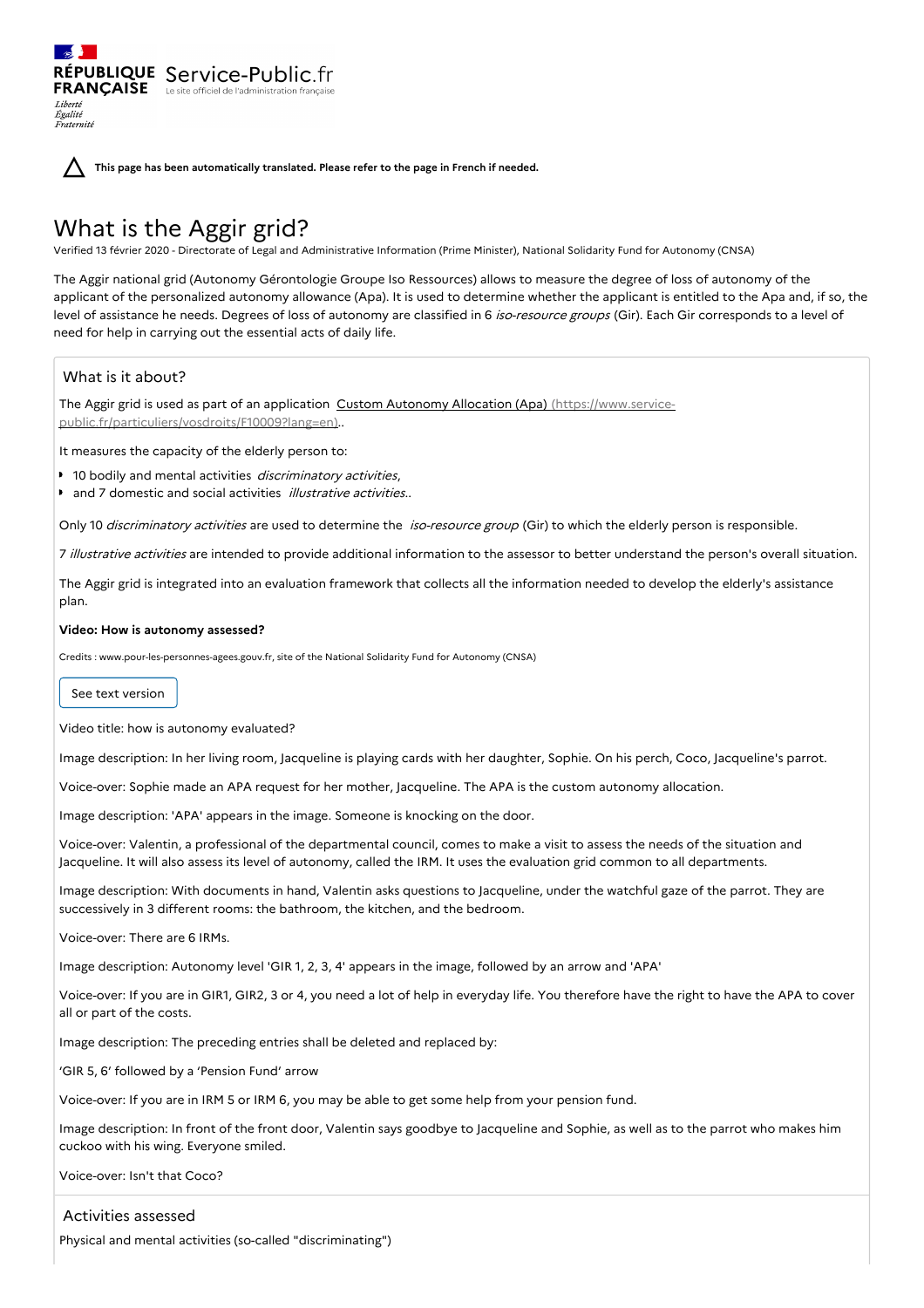- To communicate verbally and/or non-verbally, to act and behave in a logical and sensible way in relation to the standards accepted by society
- Find your way in space and time  $\bullet$
- Make toilet
- **Dress**, undress
- Serving and eating
- Ensuring hygiene of urinary and fecal elimination
- **Stand up, lie down, sit down, move from one of these 3 positions to another**
- **Move within the living space**
- **Move outside the living area**
- Use a means of remote communication (telephone, alarm, bell, etc.) to alert when needed
- Domestic and social activities (so-called "illustrative")
- P Prepare meals and package them so they can be served
- Manage your business, budget and assets, recognize the monetary value of coins and notes, use money and know the value of things, perform administrative procedures, fill out forms
- Perform all routine household work
- Use a collective or individual means of transport voluntarily
- Voluntary purchase of goods
- Respect the doctor's prescription and manage his treatment yourself
- Volunteer, alone or in a group, various leisure activities

### Ranking in a Gir group

Depending on the degree of loss of independence, the elderly person is classified in a iso-resource group (Gir).

There are 6 Gir:

- Only Gir 1 to 4 are entitled to Apa [\(https://www.service-public.fr/particuliers/vosdroits/F10009?lang=en\)](https://www.service-public.fr/particuliers/vosdroits/F10009?lang=en)..
- The person under Gir 5 or 6 cannot be entitled to the Apa. She can ask for home help or a help from her pension fund [\(https://www.service-public.fr/particuliers/vosdroits/F245?lang=en\)..](https://www.service-public.fr/particuliers/vosdroits/F245?lang=en)

Meaning of the Gir to which the person is attached

| Gir<br>$\circ$ | Degrees of dependence                                                                                                                                                                                                                                                                   |
|----------------|-----------------------------------------------------------------------------------------------------------------------------------------------------------------------------------------------------------------------------------------------------------------------------------------|
| Gir<br>1       | - Person confined to bed or chair, whose mental functions are seriously impaired and who requires an indispensable and<br>continuous presence of speakers<br>- or person at the end of his life                                                                                         |
| Gir<br>2       | - Person confined to bed or chair, whose mental functions are not completely altered and whose condition requires care for<br>most of the activities of daily life<br>- or a person whose mental functions are impaired, but who is able to move and who requires constant surveillance |
| Gir<br>3       | A person who has maintained mental autonomy, partially self-driving autonomy, but who needs bodycare assistance on a daily<br>basis and several times a day                                                                                                                             |
| Gir<br>4       | - No one who does not take care of his transfers alone, but who, once raised, can move within his dwelling, and who needs help<br>with toilet and dressing<br>- or a person who does not have locomotor problems but who needs help with body care and meals                            |
| Gir<br>5       | Person who only needs one-time help with toilet, meal preparation and cleaning                                                                                                                                                                                                          |
| Gir<br>6       | Person still autonomous for the essential acts of everyday life                                                                                                                                                                                                                         |

## Change of Gir

If your health situation requires it, you can request a reassessment of your situation, by letter addressed to the department's services.

Who shall I contact